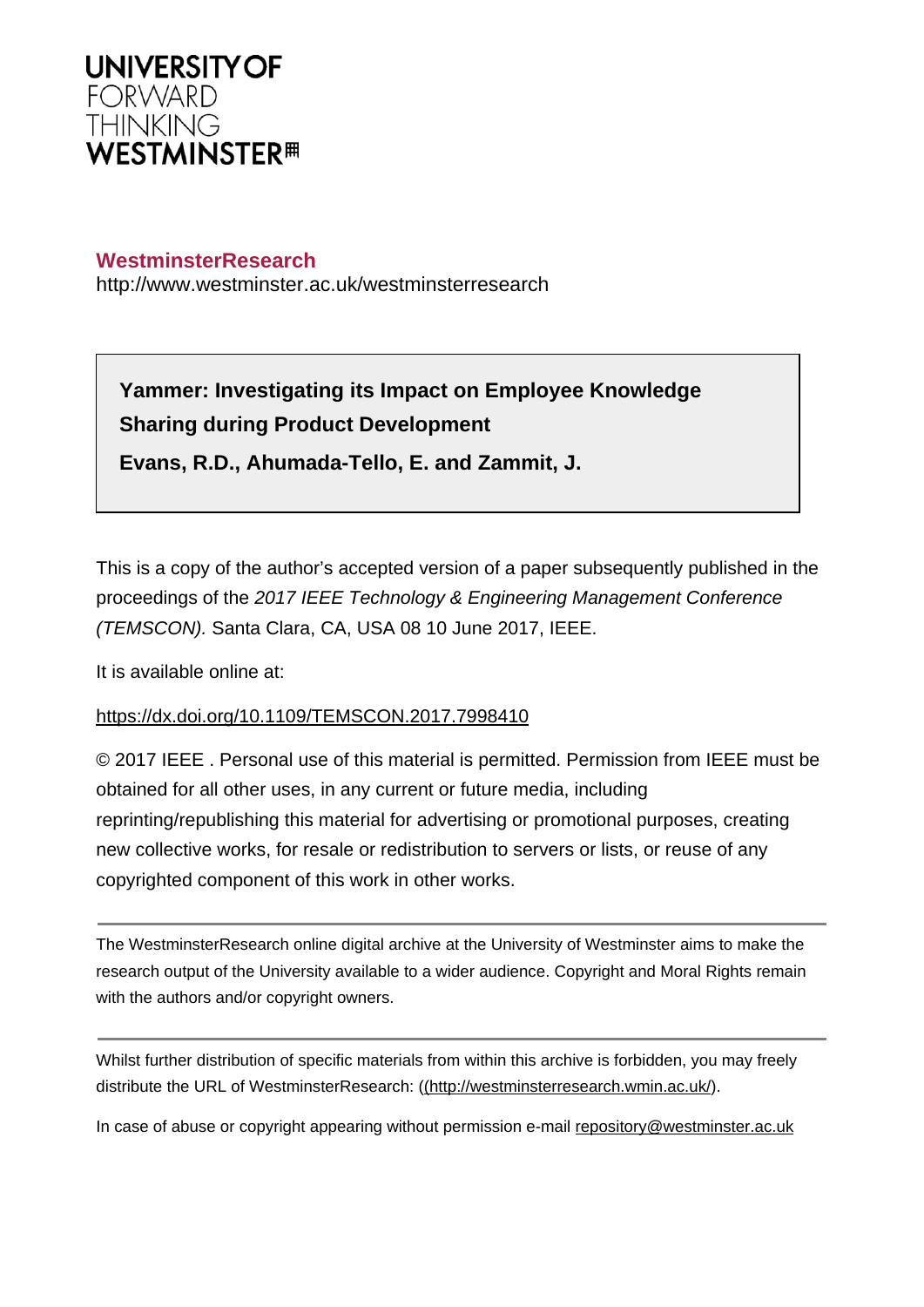# Yammer: Investigating its Impact on Employee Knowledge Sharing during Product Development

# **Richard David Evans1 , Eduardo Ahumada-Tello2 , Joseph Zammit3**

<sup>1</sup> Business Information Management and Operations, University of Westminster, London, United Kingdom <sup>2</sup> Facultad de Contaduría y Administración, Autonomous University of Baja California, Mexicali, Mexico <sup>3</sup> Department of Applied Engineering & Management University of Greenwich, Chatham Maritime, United Kin <sup>3</sup> Department of Applied Engineering & Management, University of Greenwich, Chatham Maritime, United Kingdom E-mail: <sup>1</sup>R.Evans@westminster.ac.uk, <sup>2</sup>eahumada@uabc.edu.mx, <sup>3</sup>J.Zammit@greenwich.ac.uk

*Abstract***—Global manufacturing continues to grow, creating the need for enhanced innovation during New Product Development (NPD); this in-turn requires increased utilization of employee-generated knowledge. Enterprise Social Networks (ESNs), such as Yammer.com, is one method identified which can allow organisations to connect employees across departments and physical boundaries. This paper summarises the results of a dualmoderated focus group conducted with 15 employees of a UKbased sports manufacturer, aimed at identifying the impact of Yammer on employee knowledge generation and sharing during NPD projects. Results indicate that employees see benefit in its use and would welcome greater embeddedness of ESNs in the NPD process. However, barriers are identified which may inhibit its successful deployment, including issues relating to security and intellectual property rights. Identified benefits of using Yammer include: an improved ability to find people with specific domain knowledge; increased awareness of communities of practice; and the matching of problems with solutions.**

#### *Keywords—collaborative new product development; enterprise social networks; impact analysis; knowledge sharing; PLM.*

#### I. INTRODUCTION

As the use of Social Networking (SN) sites increase in our personal lives, organisations Worldwide are beginning to capitalise on the collaboration and knowledge sharing capabilities they provide. The use of ESNs within the manufacturing sector is gaining momentum, with organisations such as Toyota, Philips, Honda and 3M taking advantage of the plethora of Enterprise 2.0 tools currently available [1]. Many, however, have only just begun to exploit the full functionality of ESNs, using them predominantly as an external communication tool to interact with customers and suppliers. Despite the continued success of customer-facing SNs, internally-focused ESNs, such as Yammer and Salesforce offer potential benefits to manufacturers operating across physical boundaries, such as enabling the connection of people to people and people to knowledge, facilitating connectivity; and improving collaboration across boundaries [2].

The NPD process, illustrated in Figure 1, follows several stages or phases, enabling NPD teams to pass through numerous 'stage gates' before the completion of a complete product. The process is often practical, yet not restrictive, allowing teams to adapt to consumer, management or market changes easily. NPD embraces several knowledge-intensive activities, including: research on customer trends and preferences, product forecasting and test marketing *inter alia*. Fundamental to these activities is the acquisition and sharing of intimate employee knowledge. Manufacturers, in seeking to capture and disseminate this knowledge, are turning to ESNs in order to: improve innovation; reduce costs while maintaining or improving the quality of new products; increase the speed of product development; and aid employee collaboration [3].



Fig. 1. Generic New Product Development Process

During NPD, employee collaboration is required in order to keep workers connected and working 'on-the-same-page', providing rationale for 'why a product has turned out the way it has' [4]. Manufacturers employing distributed development teams are having to overcome significant challenges, including: managing the explosion of data and newly-emerging knowledge which has been facilitated through the increasing use of ESNs and other technological advances; and establishing effective communication channels for collaboration in dispersed teams. During the NPD process, numerous entities are involved in the creation of a new product, including suppliers, consumers and distributers, creating a networked alliance, rather than an isolated team operating in one organisational setting; these entities require bespoke systems for effectively communicating knowledge relating to new products.

#### *A. Problem Statement*

Research [4, 5, 6] shows that the NPD process is increasingly becoming more distributed and multi-disciplinary requiring greater input from dispersed functional departments outside the traditional design centre. Knowledge silos are ever more common in engineering settings, creating the need for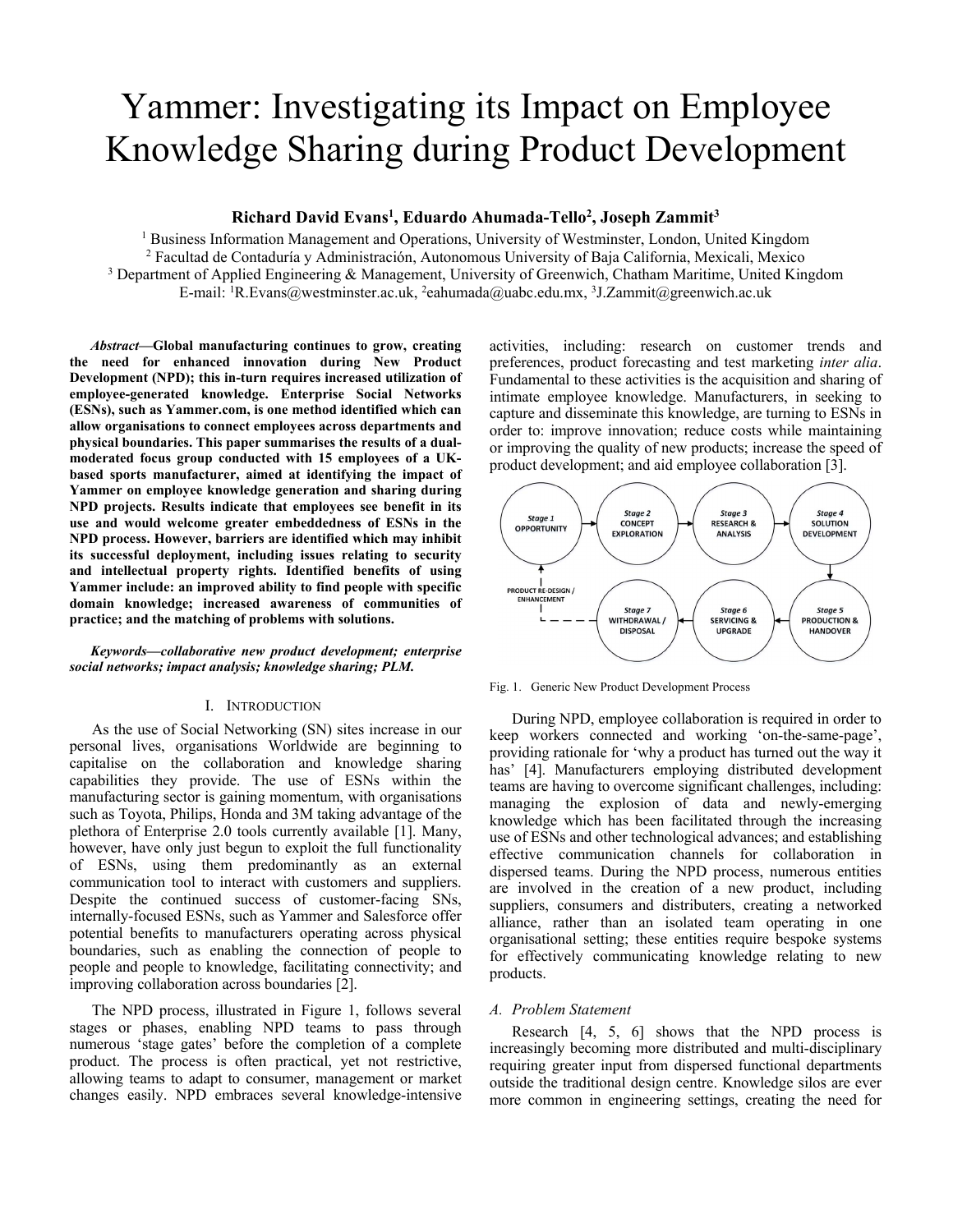bespoke knowledge sharing processes and IT tools aimed at dismantling these silos and loosening the rains of organisational hierarchies. As manufacturers grow their operations on a global scale, companies must overcome these silos by finding solutions which will encourage, sustain and develop communication between otherwise disconnected project groups [5]. ESNs are one form of technology which has been seen to improve the flow of employee knowledge amongst globally-dispersed workforces. They provide a connected space whereby employees may share personal experiences, thoughts and opinions related to NPD projects. Leadership hierarchies become less vertically-inclined and form a more horizontally-aligned hierarchy which allows employees at any level of employment to comment, make suggestions and contribute to discussions initiated by superiors.

Research relating to the use of ESNs for knowledge management purposes is abundant, but few focus on examining their impact on employee awareness and engagement with internally generated employee knowledge. Furthermore, limited research relating to the perceived benefits and barriers of employing such tools in NPD environments has been conducted. As such, this research aims to examine this gap by investigating the perceived views towards the use of Yammer during NPD by 15 personnel operating in a UK-based sports manufacturer. This will include capturing the perceived benefits of its use and barriers to its successful implementation.

#### II. METHOD

In order to identify the perceived benefits and potential adoption issues relating to the implementation of Yammer in NPD environments, we conducted two 2 hour focus group meetings with fifteen employees of a UK-based sports equipment manufacturer. Employees were selected based on their roles played during NPD projects; 6 leadership positions were identified to share views on the company's business and digitisation strategies, while numerous engineering functions present allowed for practical, internal collaboration and communication viewpoints to be given. The views of employees working in the company's customer services department was captured through 3 first line customer service advisors; this allowed for discussion relating to the integration of Yammer into customer-facing NPD processes. Interviewees were recruited by e-mail invitation, circulated by the company's Head of Product Development. Table 1 provides an overview of employees present at the meetings.

TABLE I. OVERVIEW OF INTERVIEWEES

| No.            | <b>Position</b>                       | Age                                    | <b>Years of Engineering-</b><br>related Experience |
|----------------|---------------------------------------|----------------------------------------|----------------------------------------------------|
| 1              | Head of Product<br>Development        | 45-54                                  | More than 15 Years                                 |
|                | Head of Information<br><b>Systems</b> | 35-44                                  | More than 15 Years                                 |
| 4              | Product Design<br>Engineer            | $2(18-24)$<br>$1(35-44)$<br>$1(45-54)$ | 0-2 Years<br>10-15 Years<br>More than 15 Years     |
| $\mathfrak{D}$ | Project Manager                       | $1(35-44)$<br>$1(45-54)$               | 10-15 Years<br>More than 15 Years                  |
|                | <b>Customer Services</b><br>Manager   | 35-44                                  | More than 15 Years                                 |

| No. | <b>Position</b>                                | Age        | <b>Years of Engineering-</b><br>related Experience |
|-----|------------------------------------------------|------------|----------------------------------------------------|
| 3   | <b>First Line Customer</b><br>Service Advisors | 18-24      | 2-5 Years                                          |
| 2   | <b>Product Testing</b>                         | $1(18-24)$ | 2-5 Years                                          |
|     | Engineers                                      | $1(35-44)$ | 7-10 Years                                         |
|     | <b>Product Quality</b>                         | 35-44      | More than 15 Years                                 |
|     | Manager                                        |            |                                                    |

While other qualitative methods, such as face-to-face interviews and online surveys have been used in previous studies to determine the impact of technology in manufacturing organisations, the authors chose a dual-moderated focus group approach as it allowed for greater discussion and clarification of points raised. Detailed responses were able to be recorded from differing viewpoints dependent on employee position. Furthermore, by hosting two separate 2 hour-long meetings, employees confirmed that they were able to dedicate more time to discussion, rather than viewing the research as a burden on their current workload.

The focus group meetings were held in December 2015 at the company's head office. Meeting 1 (FG1) took place on the  $4<sup>th</sup>$  December, while meeting 2 (FG2) was held on the  $11<sup>th</sup>$ December; both meetings commenced at 2pm due to employee availability on Friday afternoons. The environment for both meetings was comfortable; rooms were air conditioned with one window facing outside. All participants were seated in non-designated chairs and offered refreshments prior to and during the meeting. Participants were not permitted to bring paper, writing material or notes to the meeting, meaning they were free from possible distraction; mobile phones were allowed in case of important calls.

Before commencement of both meetings, participants were informed of its purpose and were given the opportunity to ask questions. In total, 17 people were present during both meetings, including the author, who acted as mentor to the discussions, and one research student who acted as note taker. The meetings were semi-structured, following a series of 4 questions per meeting (Questions 1-4 were answered during FG1 and Questions 5-8 during FG2), which aimed to deepen understanding of the perceived impact of Yammer on employee knowledge generation and sharing during NPD. Upon completion of the focus group meetings, hand-written notes were transcribed and analysed using NVivo 10.

Questions asked during interview were created using the interview protocol shown in Figure 2, which were split into three sub-categories resulting in 8 distinct questions: 1) Current adoption of ESNs in NPD; 2) Potential use and implementation strategies in using Yammer during NPD; and 3) Potential barriers and problems in adopting Yammer during NPD. In following this protocol, it enabled better structuring of meeting discussions and easier analysis upon completion.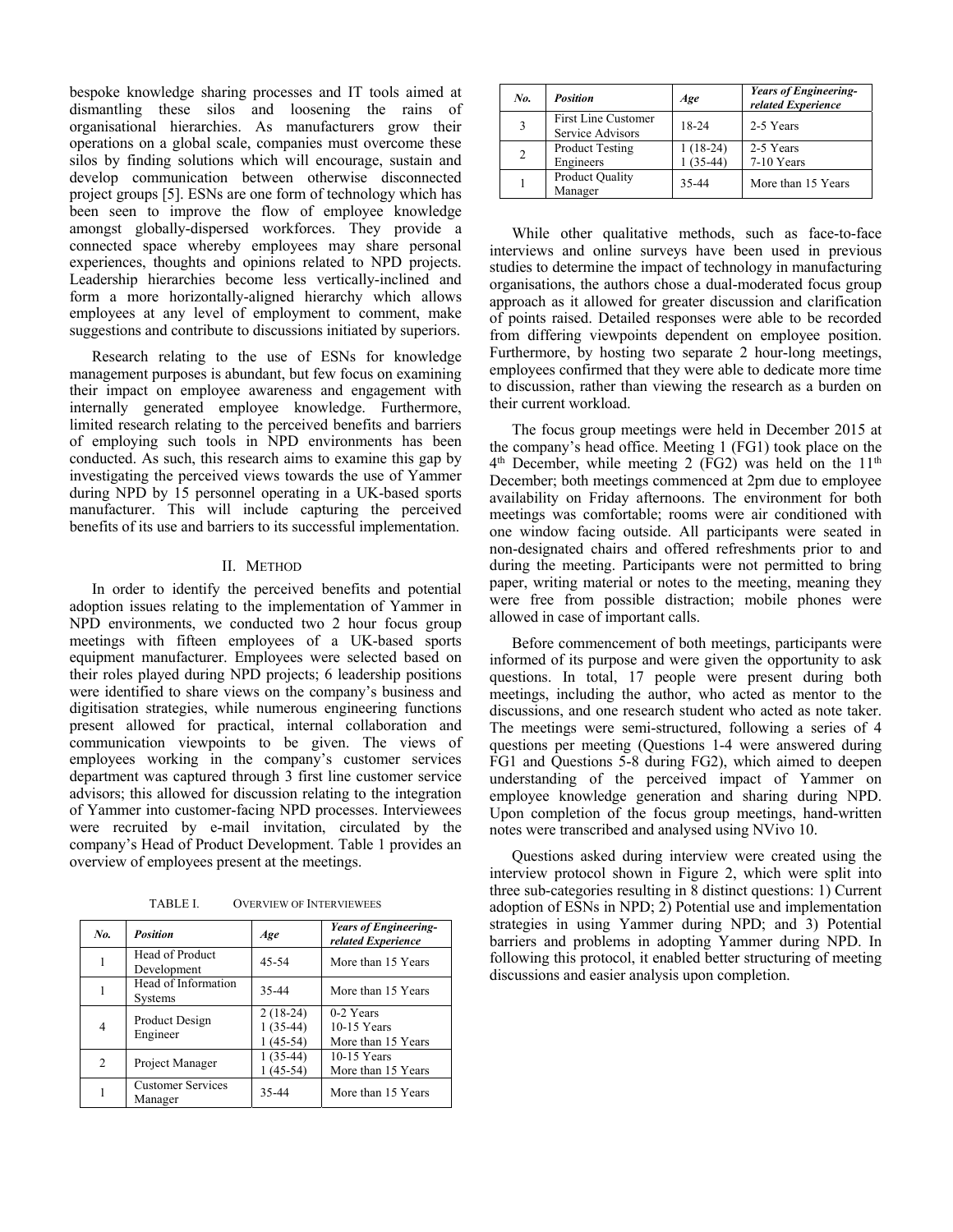

Fig. 2. Interview Protocol

The questions asked during the meetings were:

What use is your organisation currently making of Enterprise 2.0 tools and Yammer, in particular?

*n.b. interviewees were provided a definition of Enterprise 2.0, stated here, and the tools this includes before answers were solicited.*

*Definition: "Enterprise 2.0 is the use of emergent social software platforms within companies, or between companies and their partners or customers. Those platforms can be bought or built in-house in order to make visible the practices and outputs of their knowledge workers." [7]* 

- 2. How do your colleagues currently identify, manage and share knowledge during new product development projects?
- 3. What role do you believe Yammer can play in the New Product Development process?
- 4. What problems could arise if your company was to make Yammer the sole communication and knowledge sharing platform used by employees during the New Product Development process?
- 5. What role do you believe Yammer can play in other business-related activities?
- 6. How do you currently identify, launch and measure progress during New Product Development and how does Yammer assist in this?
- 7. How are problems and solutions to problems currently recorded during new product development projects? How does Yammer assist in this recording?
- 8. What barriers currently prevent employees from sharing knowledge more freely with colleagues?

#### III. RESULTS

# *A. What use is your organisation currently making of Enterprise 2.0 tools and Yammer, in particular?*

The focus group revealed that the organisation had begun to make use of Enterprise 2.0 tools, using Yammer as its predominant method for employee collaboration during NPD projects. It was reported that wikis were used for the joint creation of documentation during NPD projects; interviewees stated that these were stored on shared servers, accessible to all involved in projects. The Customer Services Manager confirmed that blogs were also used for customer-facing communication e.g. to report financial figures and new product lines via the company's official website. The Head of IS stated that internal communication from corporate management was reported primarily via blogs and video uploaded to Yammer, on a weekly or bi-weekly basis. Yammer Groups were reportedly available for internal knowledge-seeking, however interviewees reported that "often, it is easier to ask colleagues around the office, rather than spend time seeking answers on Yammer". Customer service representatives reported that external social media sites, including Facebook, Twitter and Youtube had recently been allowed within the workplace. All confirmed that customized workspaces for project collaboration had been created by corporate IT on Microsoft SharePoint, however four respondents agreed that the developed workspaces were "quite restrictive".

# *B. How do your colleagues currently identify, manage and share knowledge during new product development projects?*

Interviewees identified numerous methods and tools used by colleagues for knowledge management purposes. Representatives stated that e-mail, Yammer groups, shared document servers, formally filed documentation and face to face meetings were used as the predominant methods for sharing best practice. Customer service-based employees identified increasing use of web-based methods, including teleconferencing and wikis, while a number of employees agreed that "coffee, tea and cigarette breaks is where most knowledge about an issue is shared". All interviewees reported that the organisation shared common design processes with their customers, agreeing that "we must be able to share tools and practices with them". Some interviewees commented that face to face meetings were over used, stating "endless meetings which draw us away from our day-to-day work".

#### *C. What role do you believe Yammer can play in the New Product Development process?*

Interviewees concurred that Enterprise 2.0 tools, such as Yammer, provide greater project collaboration and an ability to share knowledge, allowing "individuals to contribute information towards a collective project resource, which could potentially be subdivided into sensible areas". However, this depends on "peoples' willingness to create, share and maintain content". Employees stated that Yammer assists with internal employee collaboration, however customer integration would only be viable if all customers also had access to Yammer, which at present "not all our customers use or have access to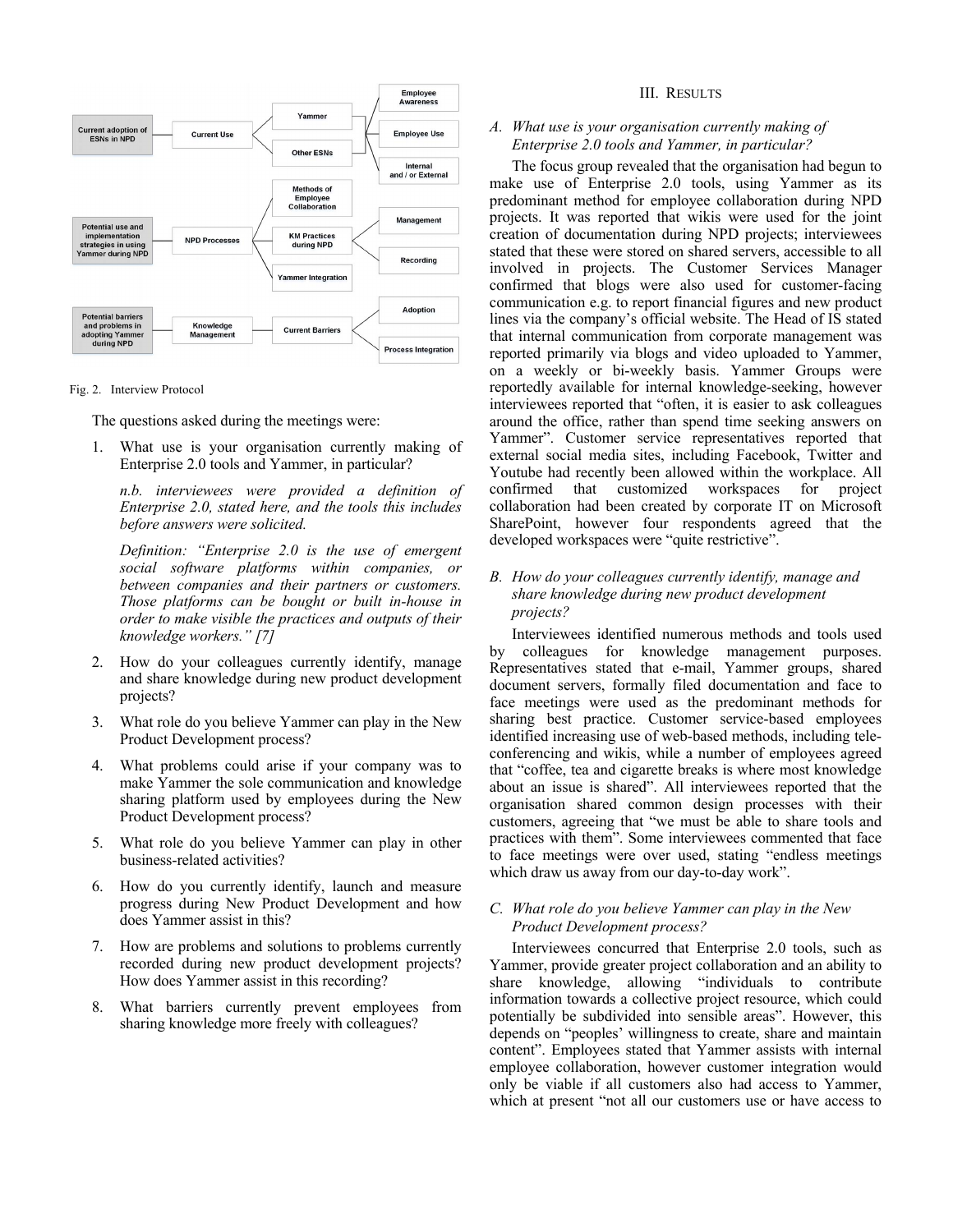these types of tools". All agreed that it enables "knowledge to be in one place to support business decision making" and "helps people find each other and get involved more personally". One interviewee added that "one tool should be used consistently, providing training so that everyone knows how to use it". Finally, another stated "I cannot see how access to Yammer improves the design awareness of employees due to the need for teams to be co-located".

The Head of Product Development and group of design engineers concurred that collaboration tools, such as Yammer, enable an "open logbook facility" to be created whereby engineers can record their development notes, in video, text or audio form, and share them with project colleagues "wherever they may be". The Head of PD added that "a centralized repository accessed through a search engine like Google which allows for the extraction of previously submitted ideas would be hugely beneficial"; two colleagues added that "different types of data could be made available, including lessons learnt from previous projects, project timetables and employee knowledge, allowing us to find someone with the required knowledge anywhere in the organisation".

# *D. What problems could arise if your company was to make Yammer the sole communication and knowledge sharing platform used by employees during the New Product Development process?*

Interviewees raised a number of potential problems relating to the use of Yammer during the NPD process. All agreed that the transition of the company into the 'social media arena' requires careful planning. One employee stated that "security aspects of the system would be difficult to control" and that "employees may find it difficult to know what information or knowledge to trust". The Project Manager stated that the development of a knowledge sharing system "must be identified clearly as part of a change programme". All reported concerns relating to losing control of corporate data, agreeing that "social media records tend to be disjointed unless users show greater discipline than is currently shown with e-mails". Some interviewees referred to "unwanted information leaks" whereby employees may 'leak' corporate information into the public domain unknowingly or on purpose.

One manager stated that "staff may socialise rather than do work…it will get abused by timewasters"; others referred to inappropriate discussions and the accidental revealing of strategic plans to potential or current competitors. The Head of PD introduced the issue of Intellectual Property Rights (IPR), stating that "IPR is fundamental to the success of the organisation … the company has to abide by a range of laws and regulations which govern our operations.'

# *E. What role do you believe Yammer can play in other business-related activities?*

Interviewees agreed that Yammer and other externallyhosted Enterprise 2.0 tools should be used "with an external focus" i.e. communicating with customers and suppliers. It was mentioned that "there is more to lean about how we can share information and ideas more effectively". Employees agreed that Yammer can enable greater problem solving and improve employee abilities to find people with specific knowledge or background information before recruitment. PD representatives stated that Yammer allows for the identification of communities of interest/practice and the matching of problems with solutions, enabling "interactive lessons [to be] learned". All employees agreed that Yammer fosters collaboration, the sharing of ideas and innovation. However, the tool itself needs to be correctly managed to minimize misuse.

### *F. How do you currently identify, launch and measure progress during New Product Development and how does Yammer assist in this?*

It was evident during the meeting that NPD projects can be identified and launched in a number of ways; this can be through the actions of business development, customer services or through strategy and design reviews. Strategic reviews are accompanied by feasibility assessments in order to establish priorities consistent with business objectives; NPD initiatives are subsequently launched through dedicated projects under the supervision of a project manager who will communicate the vision, key objectives and success criteria for the new project.

Interviewees reported that a mix of both face to face and web-based methods are used for identifying, launching and measuring progress during NPD; this includes FTF meetings, word processed documentation stored on shared servers and routine status reports. All agreed that progress was measured against road maps set out at the start of a project, including the setting of agreed metrics aligned to requirements. One engineer reported that measurement techniques varied dependent on the stage of NPD, but commonly included a "number of actions still open from design reviews" or "Microsoft project plans". Interviewees agreed that Yammer allows for the circulation of documentation between project colleagues and that the integration of Yammer into Microsoft Office provides benefits for document sharing.

# *G. How are problems and solutions to problems currently recorded during new product development projects? How does Yammer assist in this recording?*

Interviewees reported that problems identified during NPD projects were reviewed at a post mortem meeting at the culmination of each project; problems were recorded in lessons learnt documentation which were then uploaded to shared servers and to relevant Yammer groups for future problem solving and identification. Problem reports were also generated to capture issues and corrective actions taken.

Employees agreed that "lessons learnt are always talked about, but never really used". One employee stated that "different techniques are used at different stages of each project". He added that engineers record personal handwritten notes of problems experienced, while minutes of meetings with customers and progress meetings were collected and stored. All interviewees expressed varying uses of Yammer for recording NPD problems, including "shared access to problems experienced" and "simpler capture process of comments from each department", however one employee did state that "project isolation could still exist on social media sites, meaning we could be no better off!". Finally, two engineers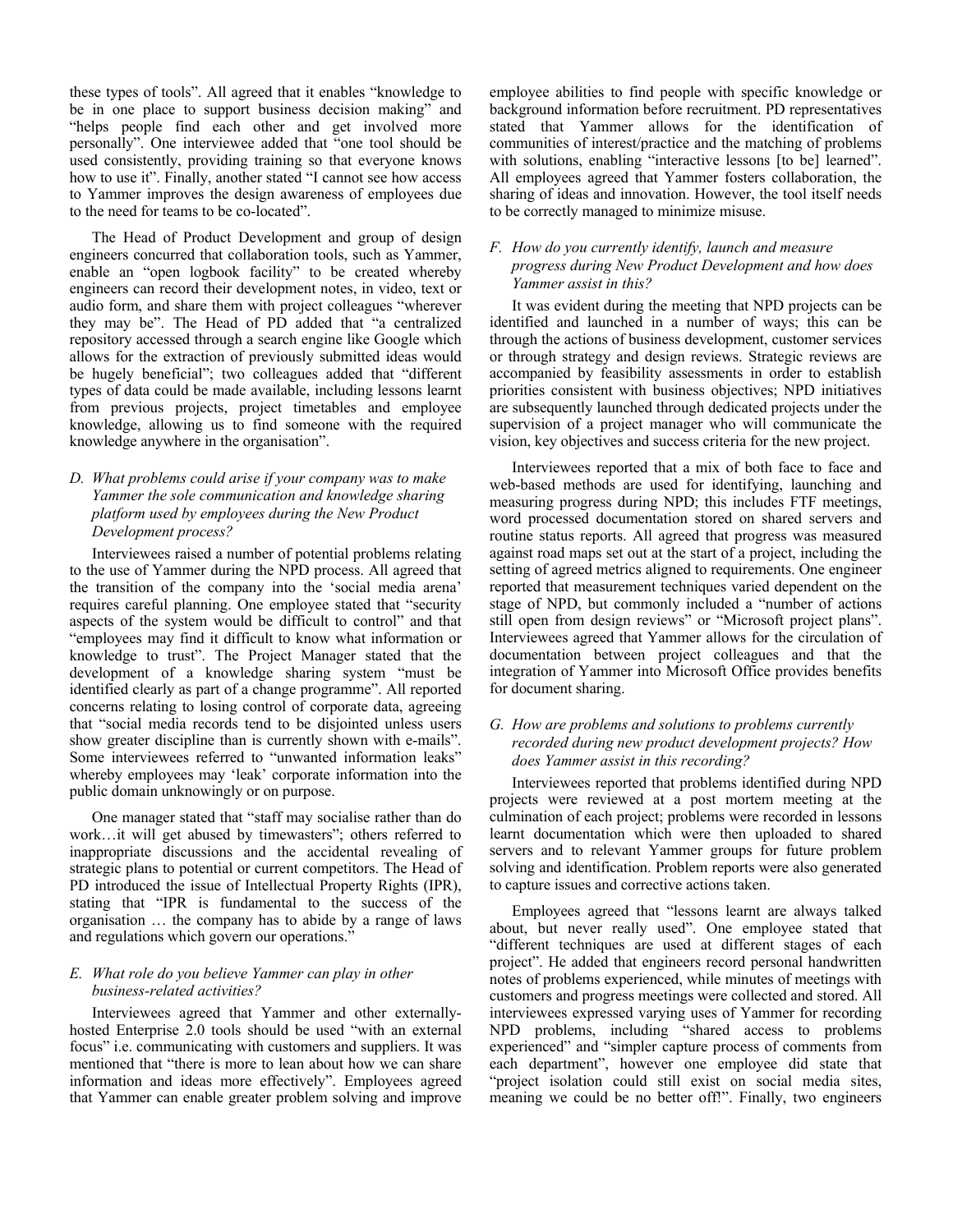agreed that there is a "lack of decent sharing frameworks to make this type of information available and visible".

# *H. What barriers currently prevent employees from sharing knowledge more freely with colleagues?*

Focus group members identified several issues relating to security and legislative issues which represent a major inhibitor to employee knowledge sharing. Locational silos and barriers to sharing knowledge between sites were also discussed. The geographically dispersed nature of the organisation is perceived as a restraint on knowledge sharing and this prevents benefits arising from the co-location of employees and contributes to differing site cultures.

The Head of PD referred to the diverse terminology used in new product development, between sites and departments. Differences in language and culture prevent technical data from being explicitly explained to colleagues in different regions; "it is frustrating when you know what you want to say to a colleague in a different country, but cannot say it or show it due to the language barrier – tools need to be put in place for automated transcription". Employees referred to insufficient tools being available for submitting solutions to problems and locating previously determined solutions to problems; "time and time again I've seen a team planning a new project completely unaware of similar work that has already been done in the company, often not very far away". Two interviewees agreed that tools are available for collaborative purposes, including Yammer, but that insufficient usability training is provided to employees; "employees find it difficult to find what they need".

All interviewees referred to a 'lack of time' with relation to knowledge sharing, with one employee stating "I want to share my knowledge, but haven't got the time to sit down and capture it". Two interviewees agreed that knowledge sharing is seen as a distinct activity and not an integral part of everyday work practices, while the project manager raised concerns relating to knowledge sharing not being accounted for in budgets – "if there was an overhead budget, knowledge sharing may get greater adoption".

#### IV. ANALYSIS OF RESULTS

Table 2 provides an overview of the perceived benefits and barriers of using Yammer during the NPD process, captured from this investigation. Results obtained show a high reference to improved project collaboration and knowledge sharing between dispersed and co-located NPD teams. Although interviewees see a strong benefit in using Enterprise 2.0 tools during NPD projects, a number of distinct barriers were identified. The most common of these related to the security of information and knowledge shared on the Yammer site. Interviewees concurred that concerns relating to sensitive data would is the main impediment to its successful introduction.

In terms of the benefits identified, responses related predominantly to human factors or 'soft' aspects of knowledge sharing, including: 1) the improvement of problem solving, 2) greater ability to collaborate, innovate and share knowledge between colleagues, 3) increased awareness of people with specific knowledge or background to a problem, and 4) the

ability to contribute towards a collective resource, which if made searchable, would allow for the extraction of previously submitted ideas and problems. Respondents also commented on the ability to find communities of interest or practice within the organisation. With specific regard to NPD projects, interviewees commented on the ability to create digital logbooks whereby engineers could record development notes during the process of a project.

The results of this investigation are not dissimilar to those recorded in other studies on the benefits and/or barriers of employee knowledge sharing. With regard to perceived benefits, Wang, Noe and Wang [8] acknowledge that knowledge sharing promotes problem sharing and encourages collective resources which all employees can use. Bessant [9] agrees that the creation of a network for team knowledge sharing can generate new ideas and inspire innovation. For dispersed teams, Sole and Edmondson [10] and Brzozowski [11] posit that ESNs can help share situated knowledge and enable employees to find people with specific knowledge in dispersed organisations, while Steinfield et al. [12] recognizes the importance of ESNs for establishing connections with new people with specific expertise.

In terms of the barriers identified in this research, our findings are consistent with those found in other studies. Santos et al. [13] explored the perceived knowledge sharing barriers during research and development projects from a management perspective, identifying barriers which are in line with the results obtained in this investigation. These included: difficulty in transferring knowledge due to diverse terminology used between teams; lack of trust of knowledge; and insufficient training of tools provided. Lee et al. [14] asserts that in NPD, a lack of a common framework to assist knowledge management during projects is a common barrier to successful knowledge sharing in engineering teams.

Barriers captured relating to geographical and time differences are shown to be consistent with the results of Ghobadi and Mathiassen [15] who explored the perceived knowledge sharing barriers of workers employed in software development teams; these included differences in languages spoken, time zones and physical distances between project members. Barriers referring to the diverse terminology and cultural differences between trans-national sites are also seen to be consistent with the studies of Barkema and Vermulen [16] and Gupta and Govindarajan [17].

TABLE II. CATEGORIZATION OF THE PERCEIVED BENEFITS AND BARRIERS TO INTRODUCING YAMMER INTO NPD

| Category        | <b>Perceived Factor</b>                                                                                                                                                                                                                                                                                                                                                                                                                                                                                                                     |
|-----------------|---------------------------------------------------------------------------------------------------------------------------------------------------------------------------------------------------------------------------------------------------------------------------------------------------------------------------------------------------------------------------------------------------------------------------------------------------------------------------------------------------------------------------------------------|
| <b>Benefits</b> | • Greater problem solving.<br>• Greater project collaboration and innovation.<br>• Ability to share knowledge, allowing individuals to<br>contribute towards a collective resource.<br>• Ability to find people with specific knowledge or<br>background information before recruitment.<br>• Ability to identify communities of interest/practice and<br>match problems with solutions.<br>• Creation of an "open logbook facility" whereby engineers<br>could record their development notes.<br>• Shared access to problems experienced. |